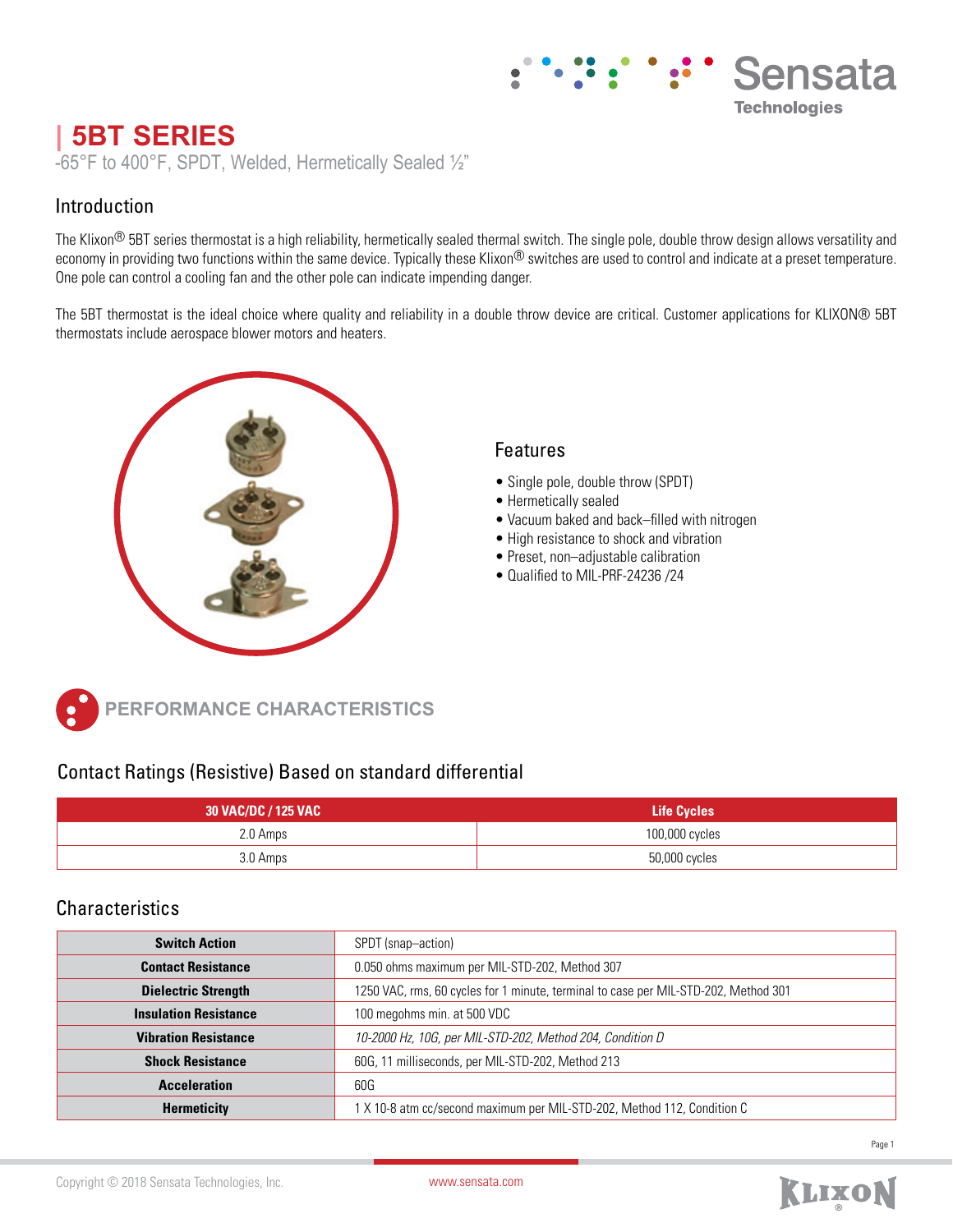## Characteristics (continued)

| <b>Salt Spray Resistance</b>       | Per MIL-STD-202, Method 101, Condition B, 5% solution                                                                                      |  |
|------------------------------------|--------------------------------------------------------------------------------------------------------------------------------------------|--|
| <b>Humidity</b>                    | MIL-STD-202, Method 103, Condition A                                                                                                       |  |
| <b>Sand and Dust</b>               | MIL-STD-202, Method 110, Condition A                                                                                                       |  |
| <b>Weight (average)</b>            | Basic Unit: 6.0 grams<br>With bracket: 7.0 grams                                                                                           |  |
| <b>Ambient Temperature Range</b>   | -65°F to 450°F, (-53.9°C to +232.2°C)<br>Maximum ambient exposure while in the closed position is 200°F above contact closing temperature. |  |
| <b>Operating Temperature Range</b> | -65°F to 400°F, (-53.9°C to +204.4°C)                                                                                                      |  |

## Operating Temperature

|                              | <b>Differential</b><br><b>Operating Temperature</b> |                        | <b>Tolerance</b> |                  |                                 |
|------------------------------|-----------------------------------------------------|------------------------|------------------|------------------|---------------------------------|
| $\circ$ F                    | °C                                                  | °F                     | $\mathbf{C}$     | $\pm$ °F         | $\pm$ °C                        |
| $-65$                        | $-53.9$                                             | 30                     | 16.7             | 10               | 5.6                             |
| $-40$                        | $-40.0$                                             | $30\,$                 | 16.7             | 10               | 5.6                             |
| $-15$                        | $-26.1$                                             | 30                     | 16.7             | 10               | 5.6                             |
| $\boldsymbol{0}$             | $-17.8$                                             | 20                     | 11.1             | 8                | 4.4                             |
| 10                           | $-12.2$                                             | $20\,$                 | 11.1             | $\, 8$           | 4.4                             |
| 20                           | $-6.7$                                              | 20                     | 11.1             | 8                | 4.4                             |
| $30\,$                       | $-1.1$                                              | $20\,$                 | 11.1             | $\, 8$           | 4.4                             |
| 40                           | 4.4                                                 | 20                     | 11.1             | 8                | 4.4                             |
| <b>Operating Temperature</b> |                                                     | <b>Differential</b>    |                  | <b>Tolerance</b> |                                 |
| $\circ$ F                    | $\mathbf{C}$                                        | $\mathsf{P}\mathsf{F}$ | $\mathbf{C}$     | $\pm$ °F         | ±°C                             |
| 50                           | 10.0                                                | $20\,$                 | 11.1             | 8                | 4.4                             |
| 60                           | 15.6                                                | $20\,$                 | 11.1             | $\, 8$           | 4.4                             |
| 70                           | 21.1                                                | 20                     | 11.1             | 8                | 4.4                             |
| $80\,$                       | 26.7                                                | 20                     | 11.1             | 8                | 4.4                             |
| $90\,$                       | 32.2                                                | 20                     | 11.1             | 8                | 4.4                             |
| 100                          | 37.8                                                | 20                     | 11.1             | 8                | 4.4                             |
| 110                          | 43.3                                                | $20\,$                 | 11.1             | $\, 8$           | 4.4                             |
| 120                          | 48.9                                                | 20                     | 11.1             | 8                | 4.4                             |
| <b>Operating Temperature</b> |                                                     | <b>Differential</b>    |                  | <b>Tolerance</b> |                                 |
| $\mathsf{P}$                 | $\mathbf{C}$                                        | $\circ$ F              | $\mathbf{C}$     | $\pm$ °F         | $\mathbf{\pm}^\circ \mathbf{C}$ |
| 130                          | 54.4                                                | $20\,$                 | 11.1             | $\, 8$           | 4.4                             |
| 140                          | 60.0                                                | $20\,$                 | 11.1             | $\, 8$           | 4.4                             |
| 150                          | 65.6                                                | 20                     | 11.1             | 8                | 4.4                             |
| 160                          | 71.1                                                | 20                     | 11.1             | 8                | 4.4                             |
| 170                          | 76.7                                                | $20\,$                 | 11.1             | $\, 8$           | 4.4                             |
| 180                          | 82.2                                                | $20\,$                 | 11.1             | 8                | $4.4\,$                         |
| 190                          | 87.8                                                | 20                     | 11.1             | 8                | 4.4                             |
| 200                          | 93.3                                                | 20                     | 11.1             | 8                | 4.4                             |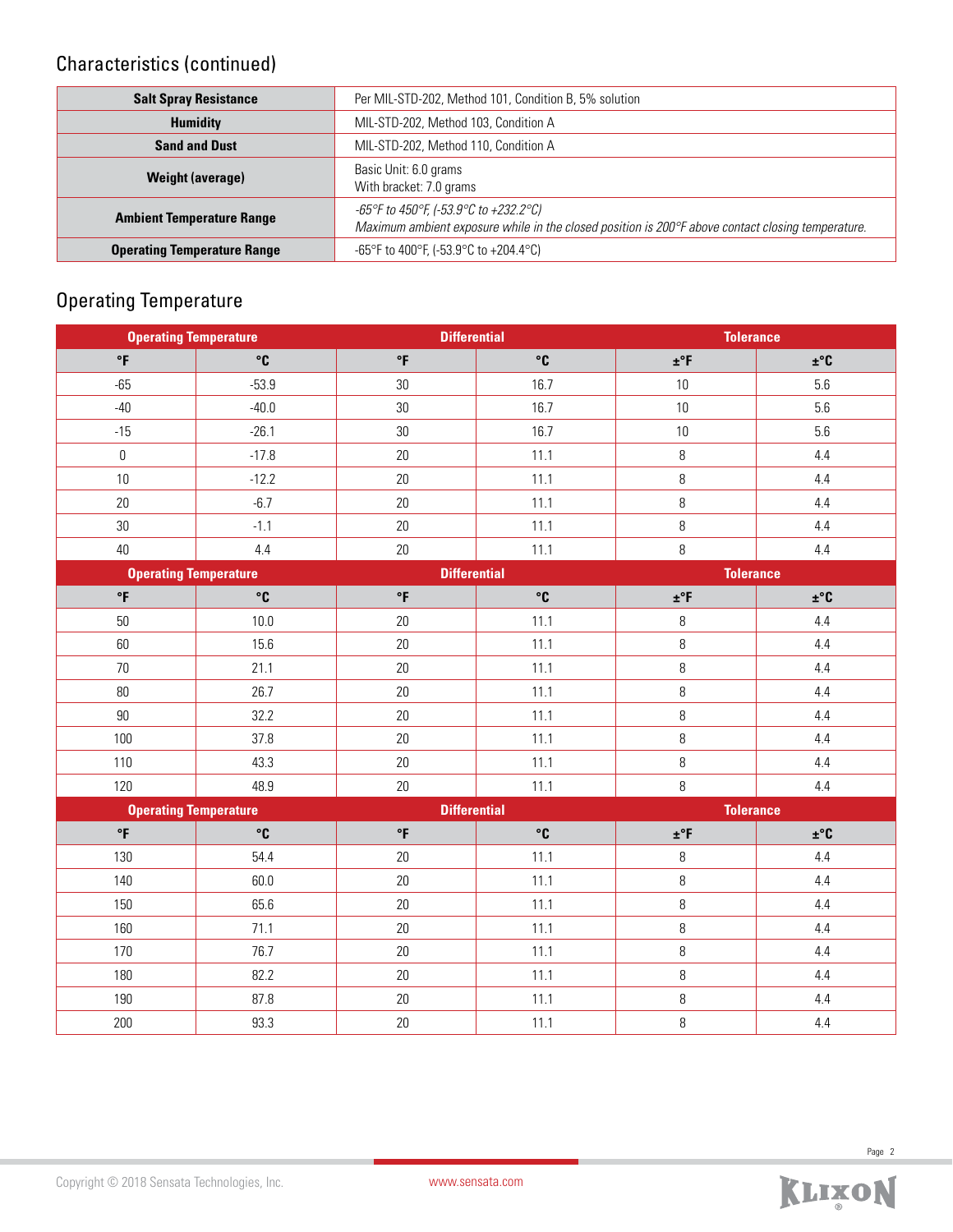## Operating Temperature (continued)

| <b>Operating Temperature</b> |              | <b>Differential</b> |              | <b>Tolerance</b> |          |
|------------------------------|--------------|---------------------|--------------|------------------|----------|
| $\,^{\circ}$ F               | $\mathbf{C}$ | $\mathsf{P}$        | $^{\circ}$ C | $\pm$ °F         | $\pm$ °C |
| 210                          | 98.9         | 20                  | 11.1         | 8                | 4.4      |
| 220                          | 104.4        | 20                  | 11.1         | 8                | 4.4      |
| 230                          | 110.0        | 20                  | 11.1         | 8                | 4.4      |
| 240                          | 115.6        | 20                  | 11.1         | 8                | 4.4      |
| 250                          | 121.1        | 20                  | 11.1         | 8                | 4.4      |
| 260                          | 126.7        | 20                  | 11.1         | 8                | 4.4      |
| 270                          | 132.2        | 20                  | 11.1         | 8                | 4.4      |
| 280                          | 137.8        | 20                  | 11.1         | 8                | 4.4      |
| <b>Operating Temperature</b> |              | <b>Differential</b> |              | <b>Tolerance</b> |          |
| $\circ$ F                    | $^{\circ}$ C | $\mathsf{P}$        | $\degree$ C  | $\pm$ °F         | $\pm$ °C |
| 290                          | 143.3        | 20                  | 11.1         | 8                | 4.4      |
| 300                          | 148.9        | 20                  | 11.1         | 8                | 4.4      |
| 310                          | 154.4        | 25                  | 13.9         | 10               | 5.6      |
| 320                          | 160.0        | 25                  | 13.9         | 10               | 5.6      |
| 330                          | 165.6        | 25                  | 13.9         | 10               | 5.6      |
| 340                          | 171.1        | 25                  | 13.9         | 10               | 5.6      |
| 350                          | 176.7        | 25                  | 13.9         | 10               | 5.6      |
| 375                          | 190.6        | 35                  | 19.4         | 12               | 6.7      |
| 400                          | 204.4        | 35                  | 19.4         | 12               | 6.7      |



The switches are offered in several versions. Our most common configurations are depicted below, but many other styles are available.

## Configuration Options

|                         | Flattened and Pierced (Flattened and pierced terminals can also be bent at right angles to reduce the overall height.)                                                                   |
|-------------------------|------------------------------------------------------------------------------------------------------------------------------------------------------------------------------------------|
| <b>Terminals</b>        | Pin-type (Leads can be welded to pin-type terminals to form an integral unit.)                                                                                                           |
| <b>Wire Leads</b>       | Standard 18 gauge, stranded wire leads are available in white or black Teflon insulation, in accordance with MIL-W-22759/11 (Teflon is<br>a Trademark of E. I. Dupont de Namers and Co.) |
|                         | Other wires are available upon request. (Wire leads are not available for all styles.)                                                                                                   |
| <b>Finish</b>           | The standard plating is copper-nickel, but several other finishes are available.                                                                                                         |
| <b>Mounting Flanges</b> | Top or bottom mounting flanges are available.                                                                                                                                            |
| <b>Custom Designs</b>   | The 5BT device can be custom designed, such as packaging it into a probe thermostat.                                                                                                     |

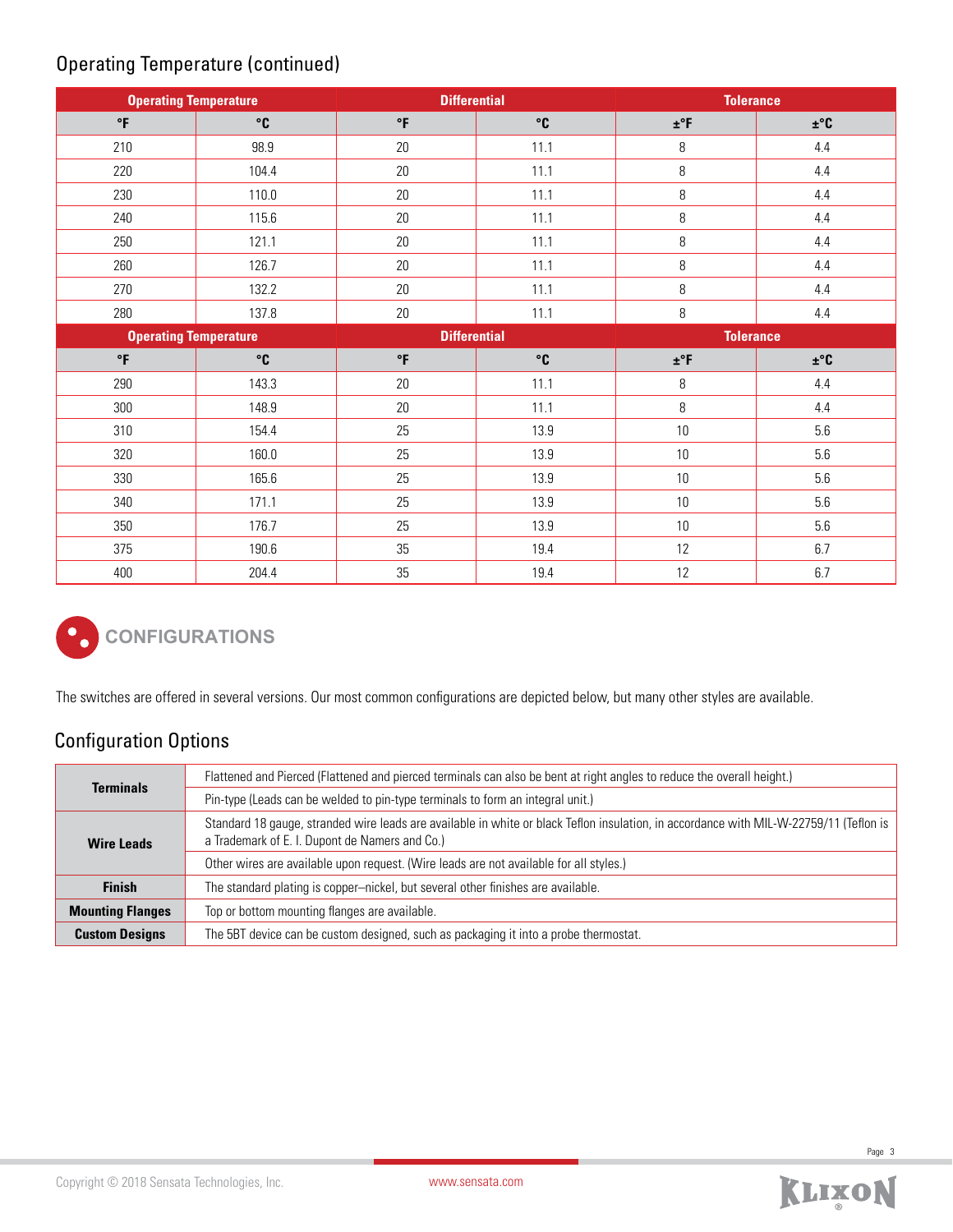

## 5BT-2

Pin Type Terminals | SPDT (Single Pole, Double Throw) | Conforms to MIL-S-24236/24



5BT-4

Flattened Pierced Terminals | SPDT (Single Pole, Double Throw) | Conforms to MIL-S-24236/24





5BT-5

Surface Mount Bracket | SPDT (Single Pole, Double Throw) | Conforms to MIL-S-24236/24





KLIXON

[www.sensata.com](http://www.sensata.com)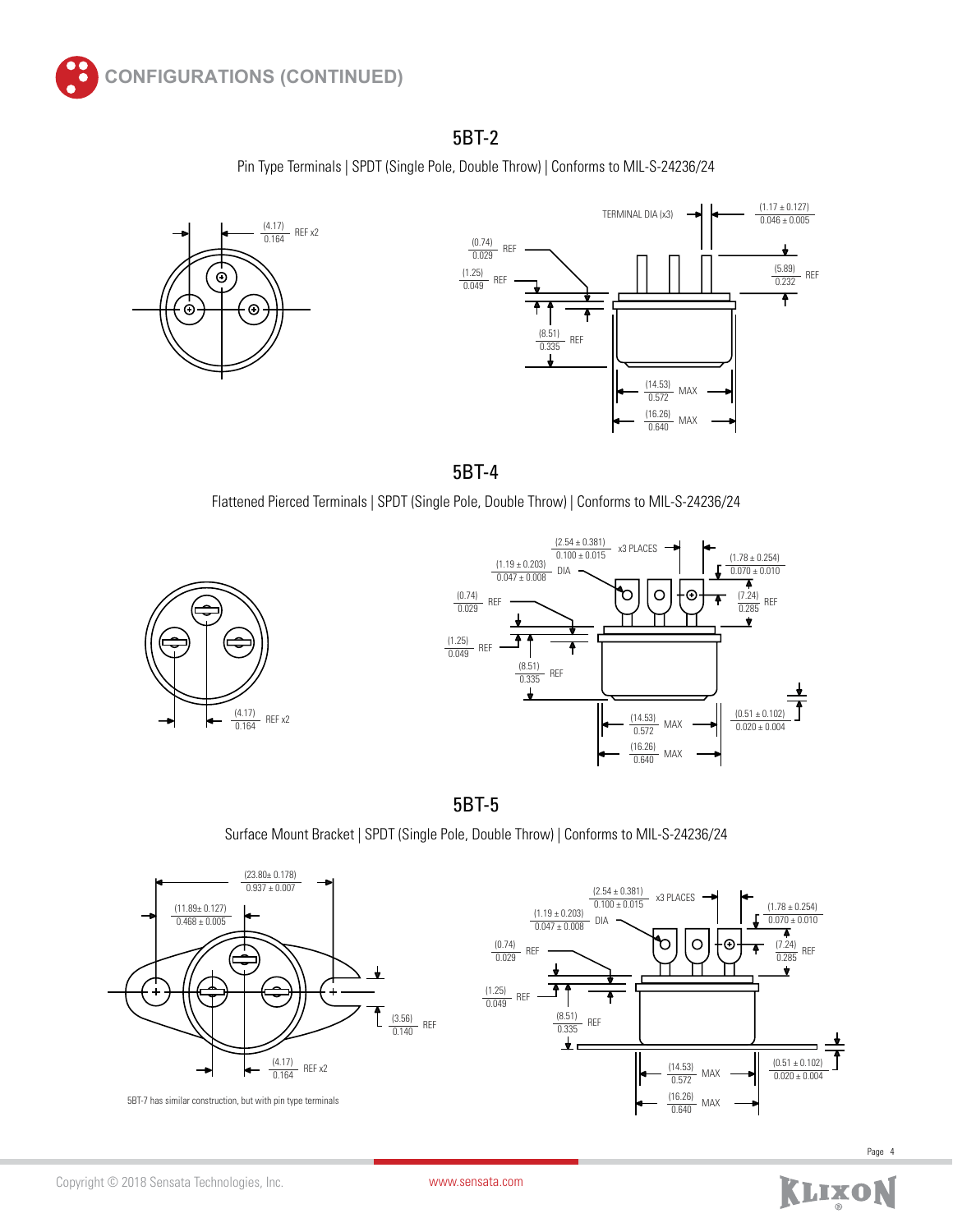

### 5BT-6

Top Mounting Bracket | SPDT (Single Pole, Double Throw) | Conforms to MIL-S-24236/24







Terminals 1 & 2 are opened and terminals 2 & 3 are closed at the low temperature settings

Low Temperature Contact Position **Figh Temperature Contact Position** 



Terminals 1 & 2 are closed and terminals 2 & 3 are open at the high temperature settings



Page 5